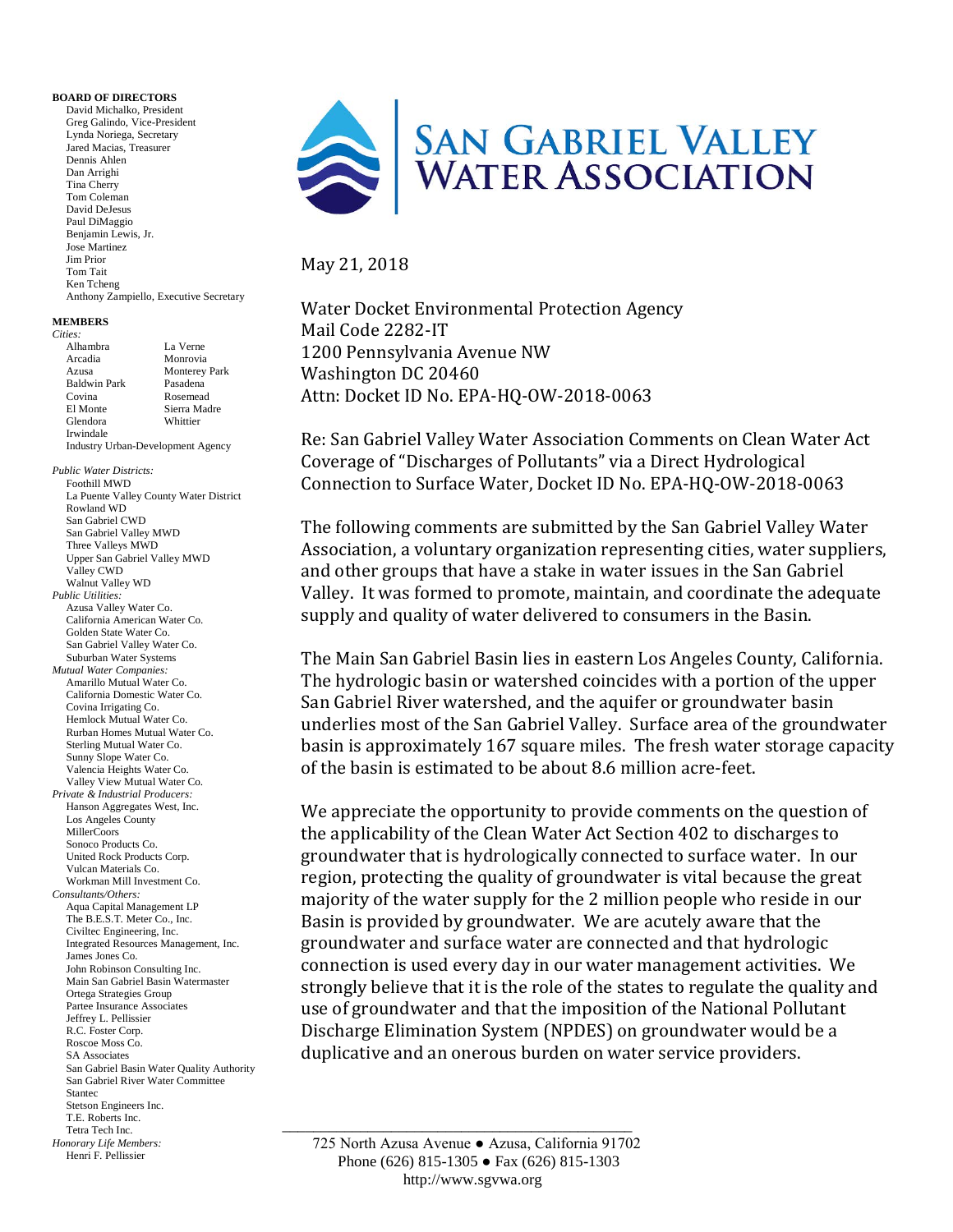The Federal Register notice (Vol. 83, No. 34/Tuesday, February 20, 2018) requests comments on the following questions:

- Whether EPA should review and potentially revise its previous statements concerning the applicability of the CWA NPDES permit program to pollutant discharges from point sources that reach jurisdictional surface waters via groundwater or other subsurface flow that has a direct hydrologic connection.
- Whether subjecting such releases to CWA permitting is consistent with the text, structure, and purposes of the CWA.
- Whether these releases could be better addressed through other federal or state statutory or regulatory programs.
- What format or process EPA should use to revise or clarify its previous statements.

Before addressing these four questions, let us note that designating groundwater as a Waters of the US could significantly impact spreading operations in the San Gabriel Valley in that it could potentially restrict raw water spreading for replenishment and recharge. While we do not have a direct nexus to a surface water stream, the fact is that the recharge water is delivered to our Basin via a pipeline connection, and then released into the natural riverbed for recharge. We are concerned that these operations may be threatened and that a nexus may be found between our groundwater recharge and a Water of the US. We rely on imported water from the State Water Project and it is most cost effective to take it from untreated water connections versus treated water connections through the Metropolitan Water District of Southern California. This allows for more collaborative uses for the benefit of cities and local agencies in both recharging our aquifer and also in collecting storm water as a part of our MS4 compliance.

# **Whether EPA should review and potentially revise its previous statements concerning the applicability of the CWA NPDES program to pollutant discharges from point sources that reach jurisdictional surface waters via groundwater or other subsurface flow that has a direct hydrologic connection.**

Previous EPA statements on this issue are inconsistent and incomplete, and EPA should clearly rescind those previous statements when it issues a new policy. Most especially, EPA should clearly state that the CWA does not directly regulate nonpoint sources and does not indirectly regulate nonpoint sources with a hydrologic connection to surface waters. A "waters of the US" designation does not include an isolated or a non-tributary groundwater or a tributary or hydrologically connected groundwater. Finally, regulation of discharges to groundwater must be undertaken only by legislative change and not by the courts or unilaterally by USEPA.

# **Whether subjecting such releases to CWA permitting is consistent with the text, structure, and purposes of the CWA.**

The Clean Water Act does not regulate discharges to groundwater with a hydrological connection to surface water as is clear from the text, the structure, and the purposes of the Act. The definition of "waters of the United States" is lengthy but again does not refer to groundwater. A point source discharge to groundwater with a hydrologic connection to surface water does not constitute a discharge of a pollutant as the term is defined in section 502 of the CWA.